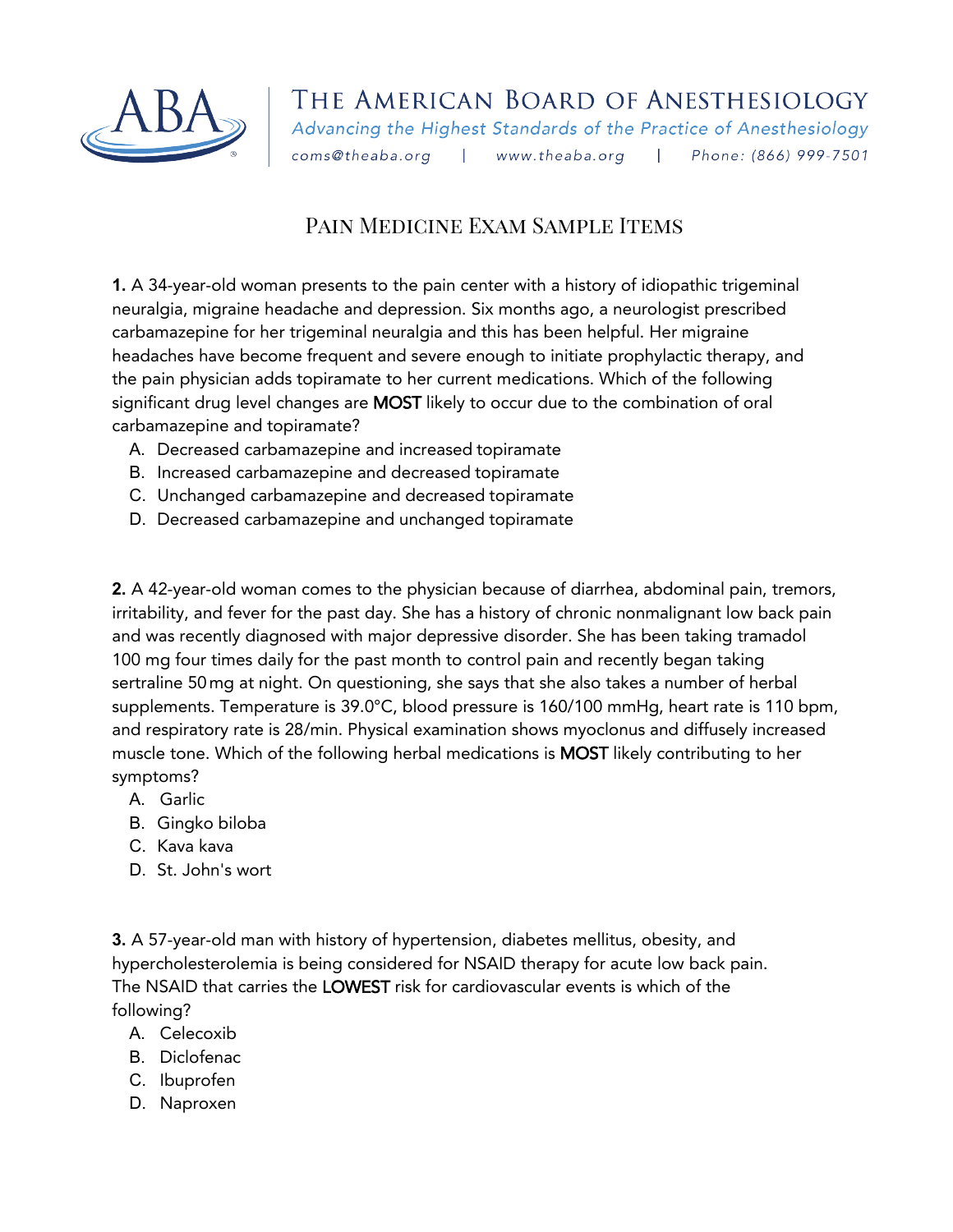**4.** After a lateral medullary infarct, which areas will be MOST likely affected by central post- stroke pain syndrome?

- A. Bilateral lower limbs
- B. Ipsilateral face and body
- C. Contralateral face and body
- D. Ipsilateral face and contralateral body

**5.** Which of the following neurophysiological effects is MOST likely related to the performance of acupuncture?

- A. Release of endogenous opioids
- B. Inhibition of A and C afferent neurons
- C. Decrease in serotonin and norepinephrine
- D. Stimulation of central pain pathways